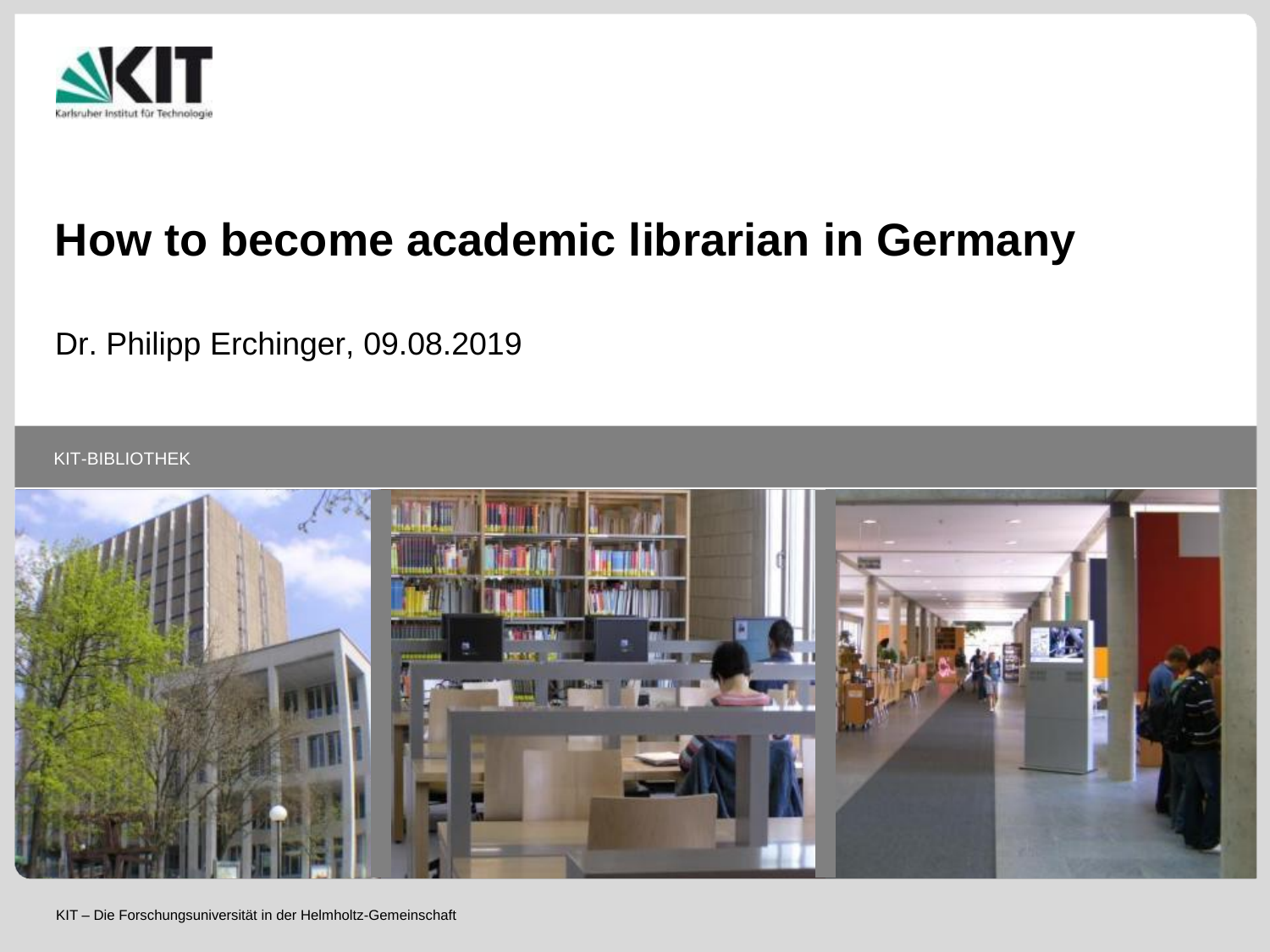### **About myself**



Bachelor of Science (B.Sc.) **Biogeography**, Univ. Trier





Large marsh grasshopper (*Stethophyma grossum*)

Porta Nigra

# Master of Science (M.Sc.) **Plant pathology**, Univ. Rostock





Late blight of potato (*Phytophthora infestans*)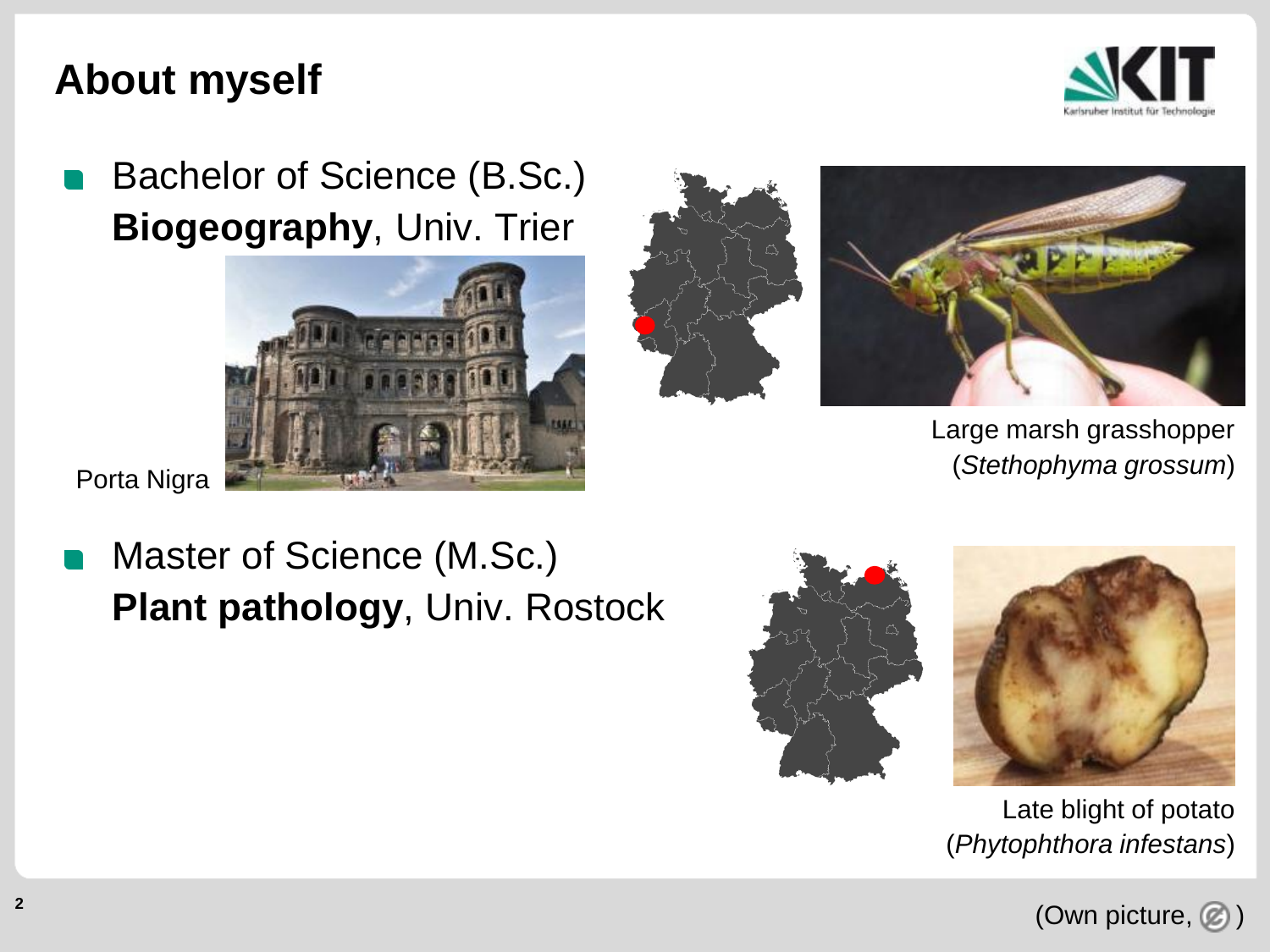### **About myself**



PhD (Dr.) **Microbiology**, Max-Planck-Institute, Marburg







Corn smut (*Ustilago maydis*)

## **Trainee: Academic librarian** (Referendariat)

KIT Library (Univ. Karlsruhe)

Since October 2018 (-Sep 2020)



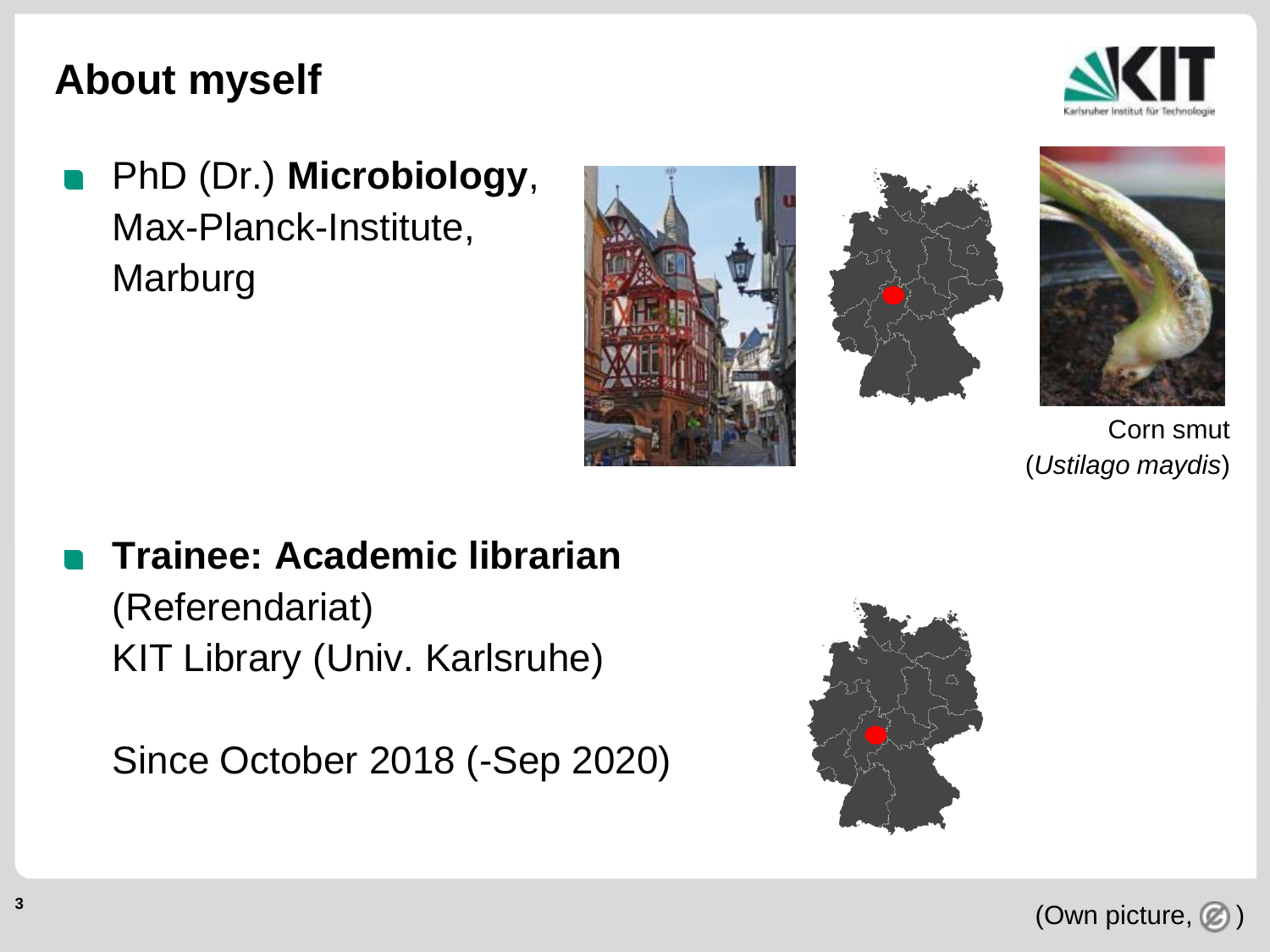# **Education in Germany**

In general, pupils leave high school

…after 9 years  $\rightarrow$  basic graduation level ...after 10 years  $\rightarrow$  medium grad. level ...after 12 years  $\rightarrow$  higher grad. level (Abitur)

Three paths to end up in the library

…after 9 years  $\rightarrow$  basic graduation level ...after 10 years  $\rightarrow$  medium grad. level ...after 12 years  $\rightarrow$  higher grad. level (Abitur)

…after Master or PhD

Apprenticeship (job training + school) **Study** 



#### Academic librarian

(\*) Fachangestellter für Medien- und Informationsdienste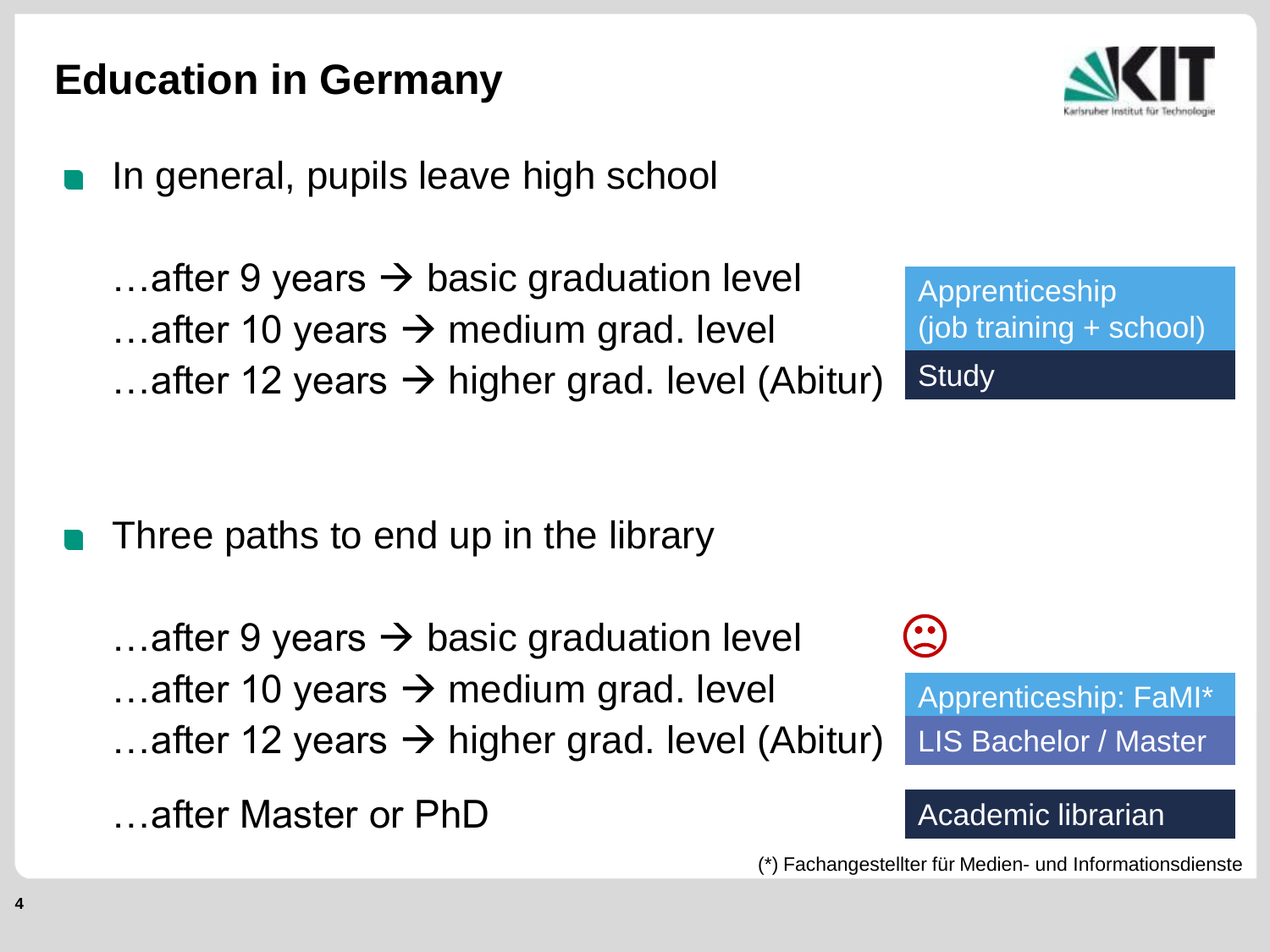# **Personnel structure of a library**



### German public service

| <b>Higher level</b><br>service<br>$(E13-E16)$ | Academic librarian<br>Management positions in large<br>$\bullet$<br>scientific libraries (up to director) | <b>LIS Master</b> |                |
|-----------------------------------------------|-----------------------------------------------------------------------------------------------------------|-------------------|----------------|
| <b>High level</b><br>service<br>$(E9-E12)$    | <b>LIS Bachelor / Master</b><br>Management positions in smaller<br>libraries and administration work      |                   |                |
| <b>Medium</b><br>level service<br>(E5-E8)     | <b>Apprenticeship: FAMI</b><br>Medium level tasks in libraries                                            |                   |                |
|                                               |                                                                                                           |                   | Publ.L. Sc. L. |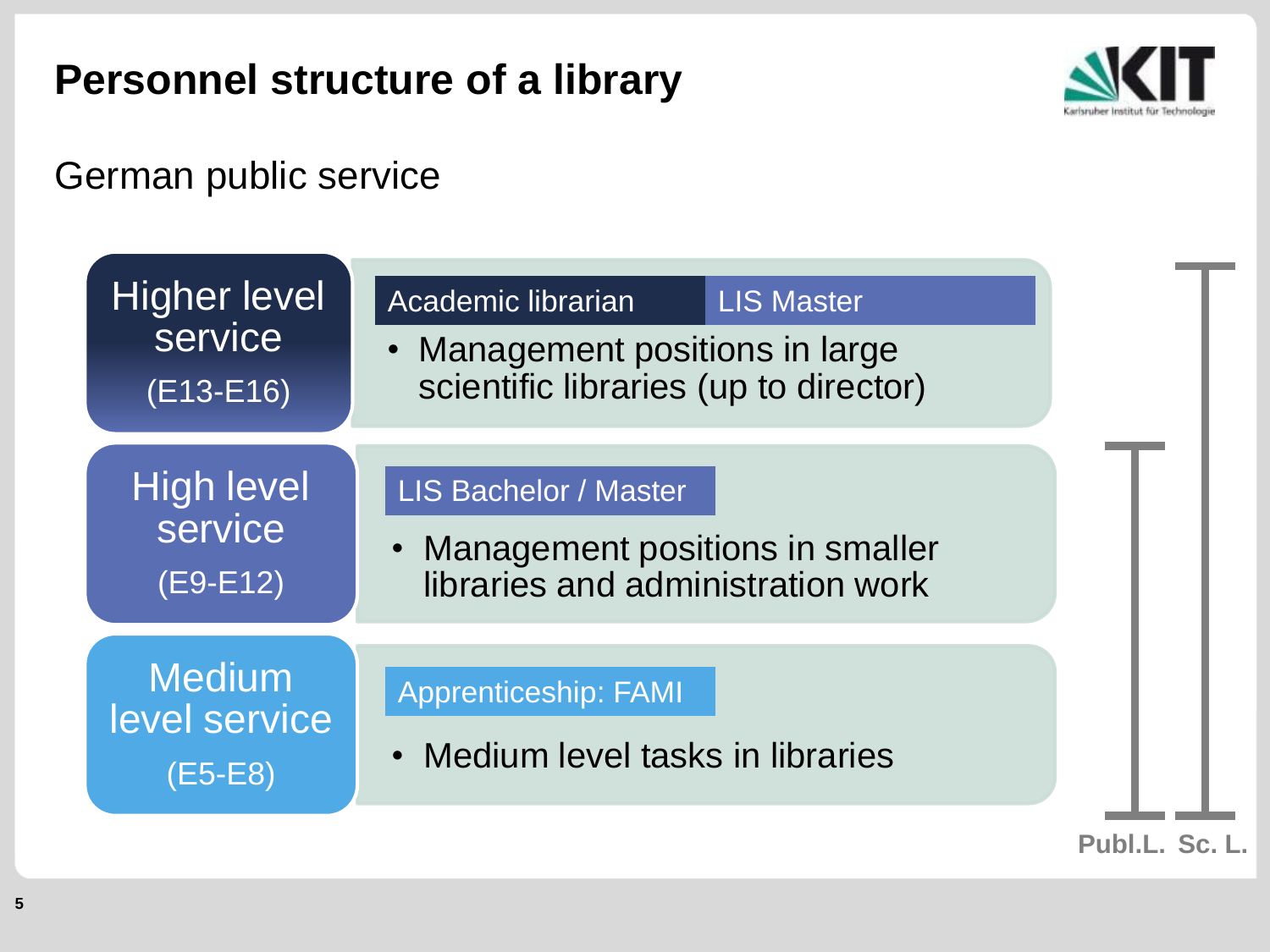

### **Why train a scientist to become librarian?**



- If  $\sigma$  and  $\sigma$  scientific start Academic librarians traditionally associated to the institutes /  $\frac{1}{2}$  part of the scientific staff
- literature supply for students and faculties level service Scientists as "subject librarian" (Fachreferent) provide ideal
- "Added" value from scientists for cross-sectional tasks (knowledge of publication process or scientific writing, expertise for RDM etc.)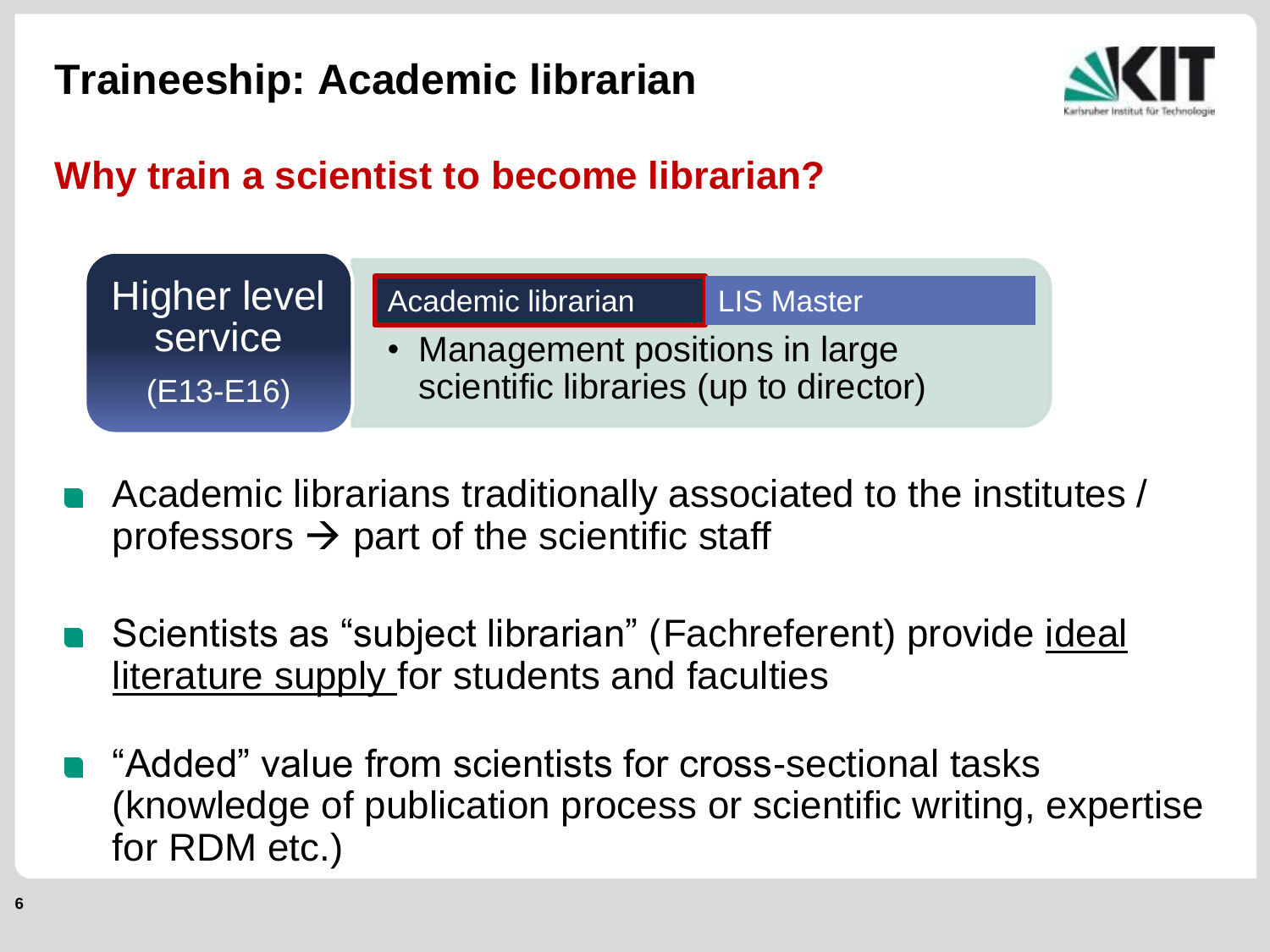

- Requirements: Master or preferably PhD (depending on subject)
- Tender: Libraries alternate and choose desired subject of the applicants (depending on resources)
	- Duration: 2 years (1 year practice / 1 year school)
	- Perspectives:  $\rightarrow$  acquisition (generally) not assured! But only ~30 graduates in Germany per year for a good number of positions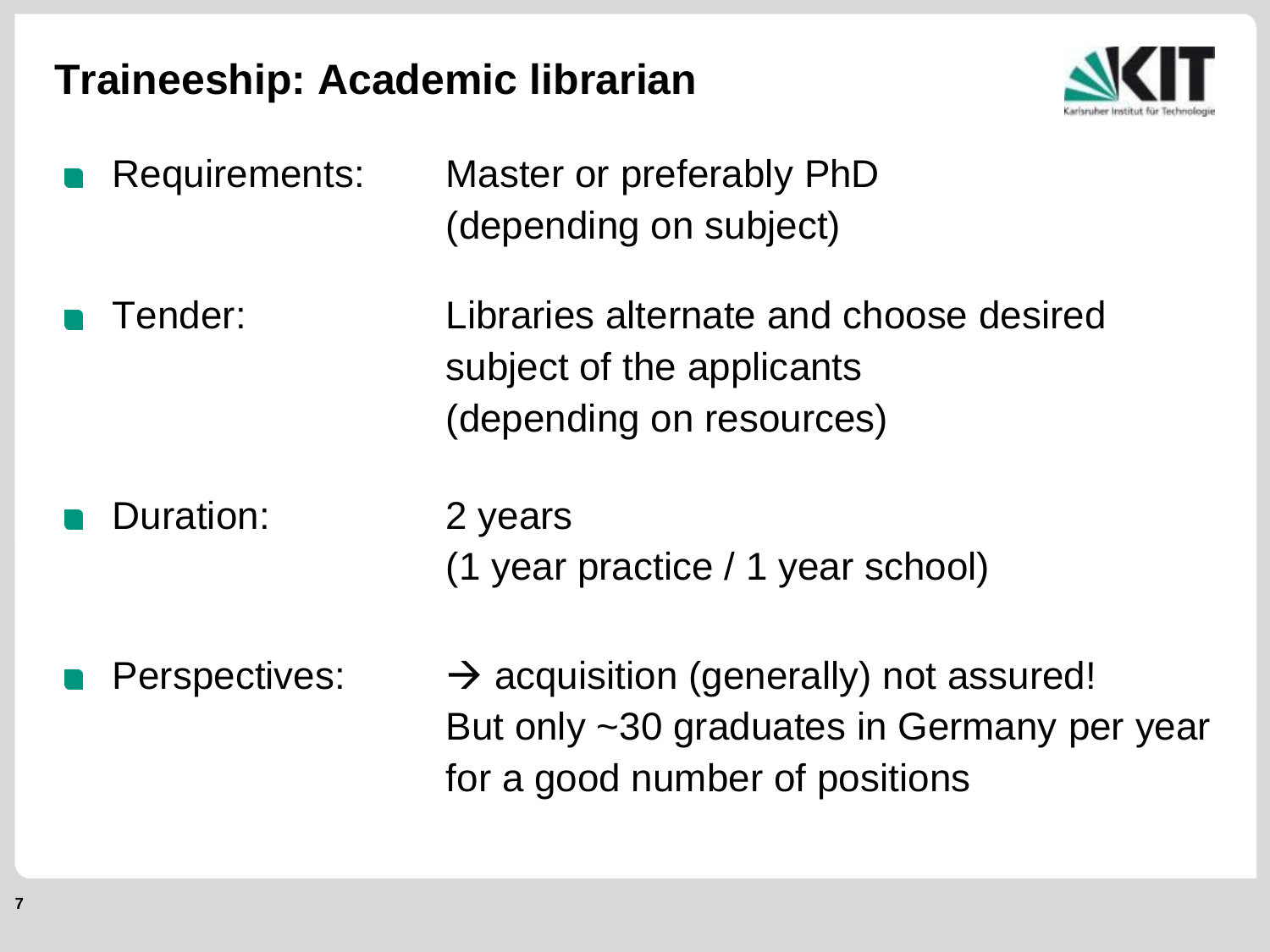

### Practice



- Sit in every possible department of the library for about 1-5 weeks
- Assistance in projects / pursue own projects
- Go to conferences, workshops and visit other libraries as **intern**



(Own picture)